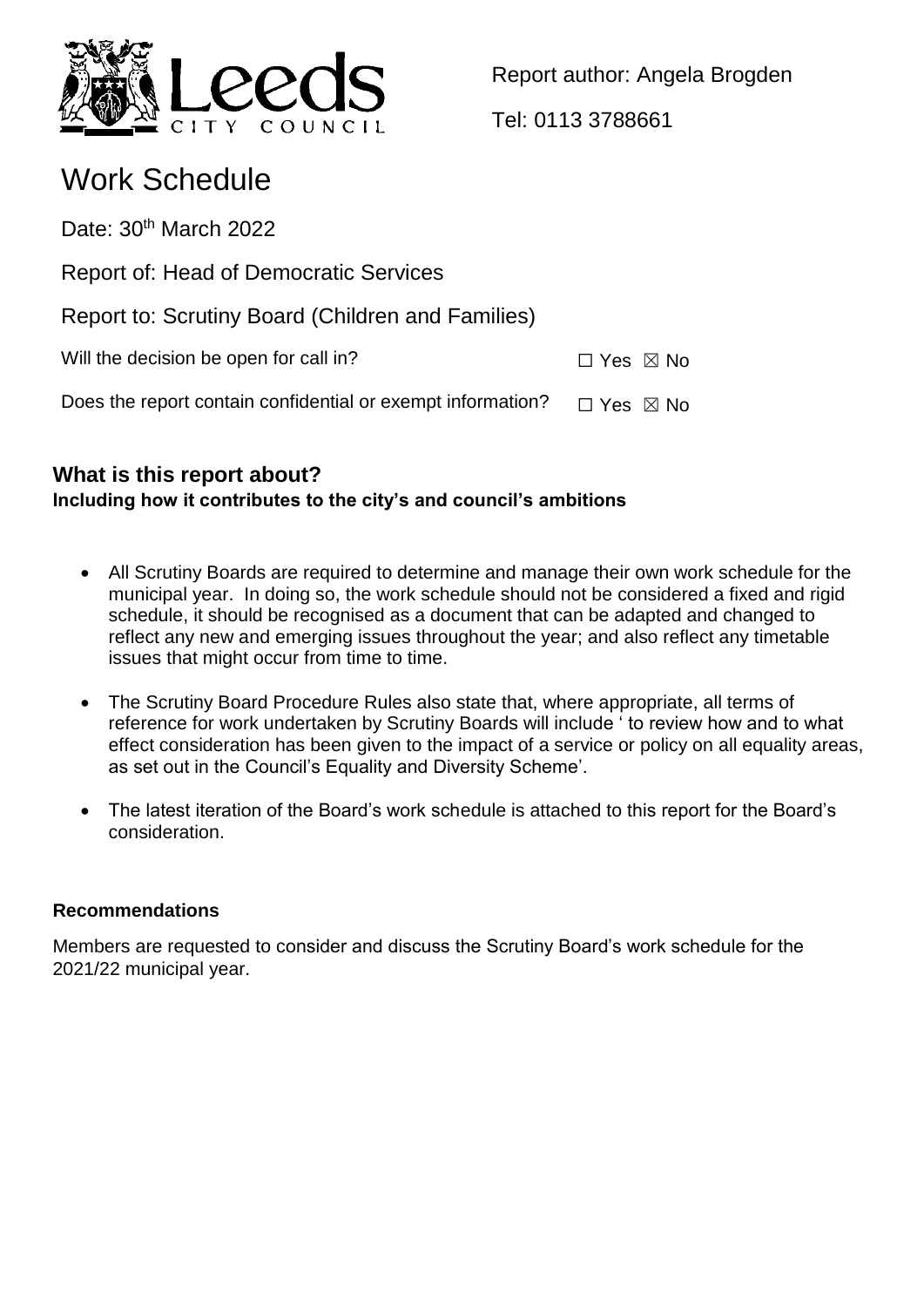## **Why is the proposal being put forward?**

- 1. All Scrutiny Boards are required to determine and manage their own work schedule for the municipal year and therefore the latest iteration of the Board's work schedule for the remainder of the municipal year is attached as Appendix 1 for Members' consideration.
- 2. The latest Executive Board minutes from the meetings held on 9<sup>th</sup> February 2022 and 16<sup>th</sup> March 2022 are also attached as Appendix 2a and 2b. The Scrutiny Board is asked to consider and note the Executive Board minutes, insofar as they relate to the remit of the Scrutiny Board; and consider any matter where specific scrutiny activity may also be warranted.

## Developing the work schedule

- 3. When considering any developments and/or modifications to the work schedule, effort should be undertaken to:
	- Avoid unnecessary duplication by having a full appreciation of any existing forums already having oversight of, or monitoring a particular issue.
	- Ensure any Scrutiny undertaken has clarity and focus of purpose and will add value and can be delivered within an agreed time frame.
	- Avoid pure "information items" except where that information is being received as part of a policy/scrutiny review.
	- Seek advice about available resources and relevant timings, taking into consideration the workload across the Scrutiny Boards and the type of Scrutiny taking place.
	- Build in sufficient flexibility to enable the consideration of urgent matters that may arise during the year.
- 4. In addition, in order to deliver the work schedule, the Board may need to take a flexible approach and undertake activities outside the formal schedule of meetings – such as working groups and site visits, where necessary and appropriate. This flexible approach may also require additional formal meetings of the Scrutiny Board.

# **What impact will this proposal have?**

| Wards affected: All               |     |     |
|-----------------------------------|-----|-----|
| Have ward members been consulted? | Yes | ⊓No |

5. All Scrutiny Boards are required to determine and manage their own work schedule for the municipal year.

# **What consultation and engagement has taken place?**

6. The Vision for Scrutiny also states that Scrutiny Boards should seek the advice of the Scrutiny officer, the relevant Director and Executive Member about available resources prior to agreeing items of work.

#### **What are the resource implications?**

7. Experience has shown that the Scrutiny process is more effective and adds greater value if the Board seeks to minimise the number of substantial inquiries running at one time and focus its resources on one key issue at a time.